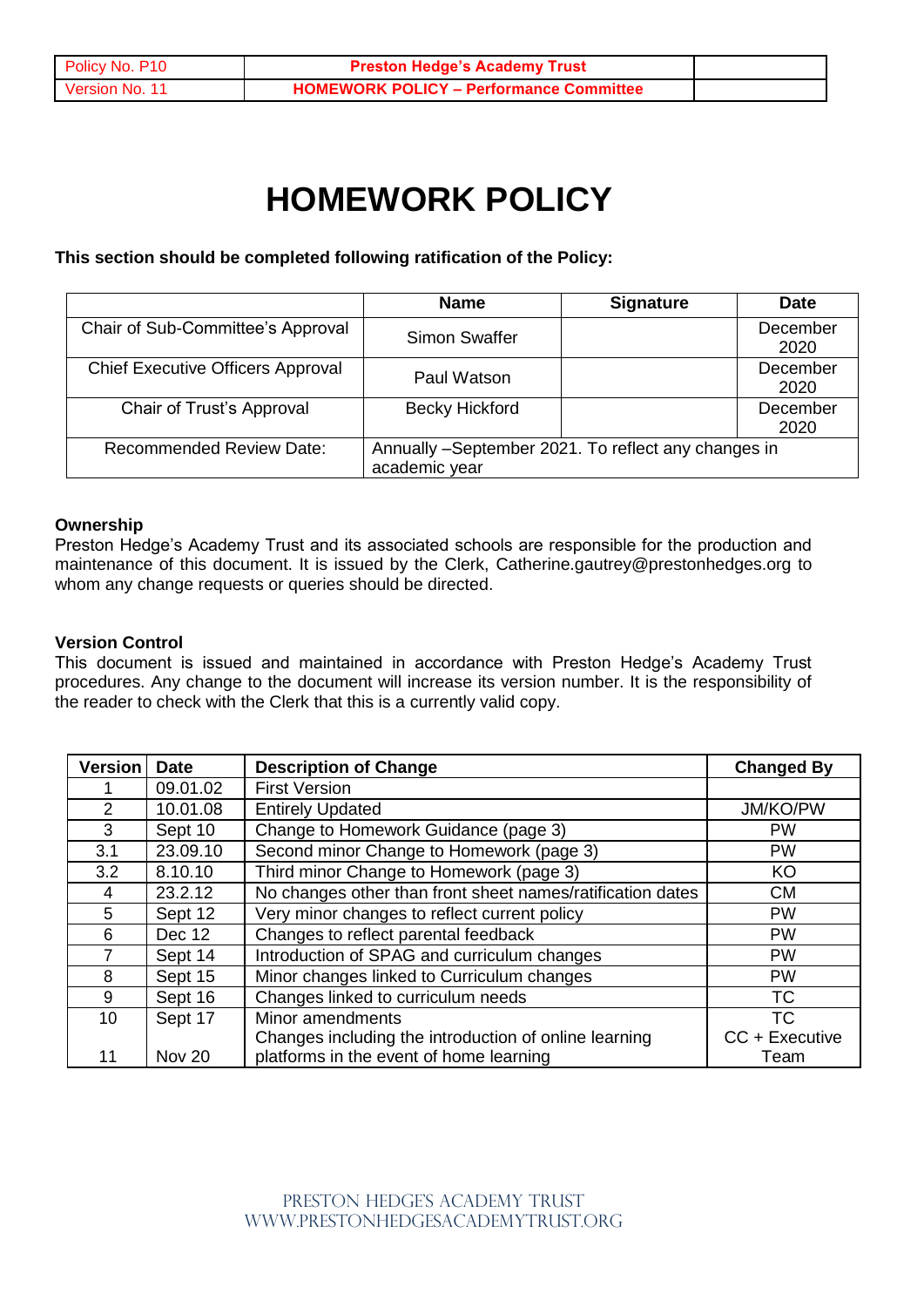# **HOMEWORK POLICY**

#### Our Aims

Within Preston Hedges Academy Trust, we recognise the valuable part that homework can play in your child's education. We also recognise that they have many other rich and varied learning experiences that they enjoy during their evenings, weekends and holidays.

We appreciate that they learn instruments, attend clubs like Brownies, swimming, football, and pursue hobbies like computing and arts and craft, and also that they need time to socialise with friends and family, play, relax, listen to music and have fun. With this in mind and as we all want our children to be balanced, happy human beings, we are keen to get the level and amount of homework that we send home right for a child's age. We believe that homework only works if we have parents and children's support and enthusiasm.

We reiterate that homework helps to practice and reinforce classroom learning and also gives opportunities to develop key skills for independent learning, such as information retrieval and planning. The emphasis of homework is usually Numeracy or Literacy.

Literacy and Numeracy homework is undertaken in either a homework book which allows Parents, children and teachers to provide feedback or homework is posted and recorded on the schools online platform, such as Seesaw. Literacy and Numeracy homework is differentiated according to ability.

We will share virtual Workshops for parents to introduce a method used by our teachers to help them to support their child's learning. These will be made available on our schools' individual websites.

Information about each year groups curriculum topic and coverage is shared on our newsletters termly, explaining the key areas of learning linked to each topic. Further information about our curriculum content can be found on our schools' individual websites.

If you have any questions about your child's homework please contact their teacher.

#### Online learning Platform

Homework will be printed and given out in homework books, copies of the assigned homework and how to videos will also be shared on each schools online learning platform (E.g. Seesaw or goggle classroom). A Child's account details can be found in the homework books or Reading Journals.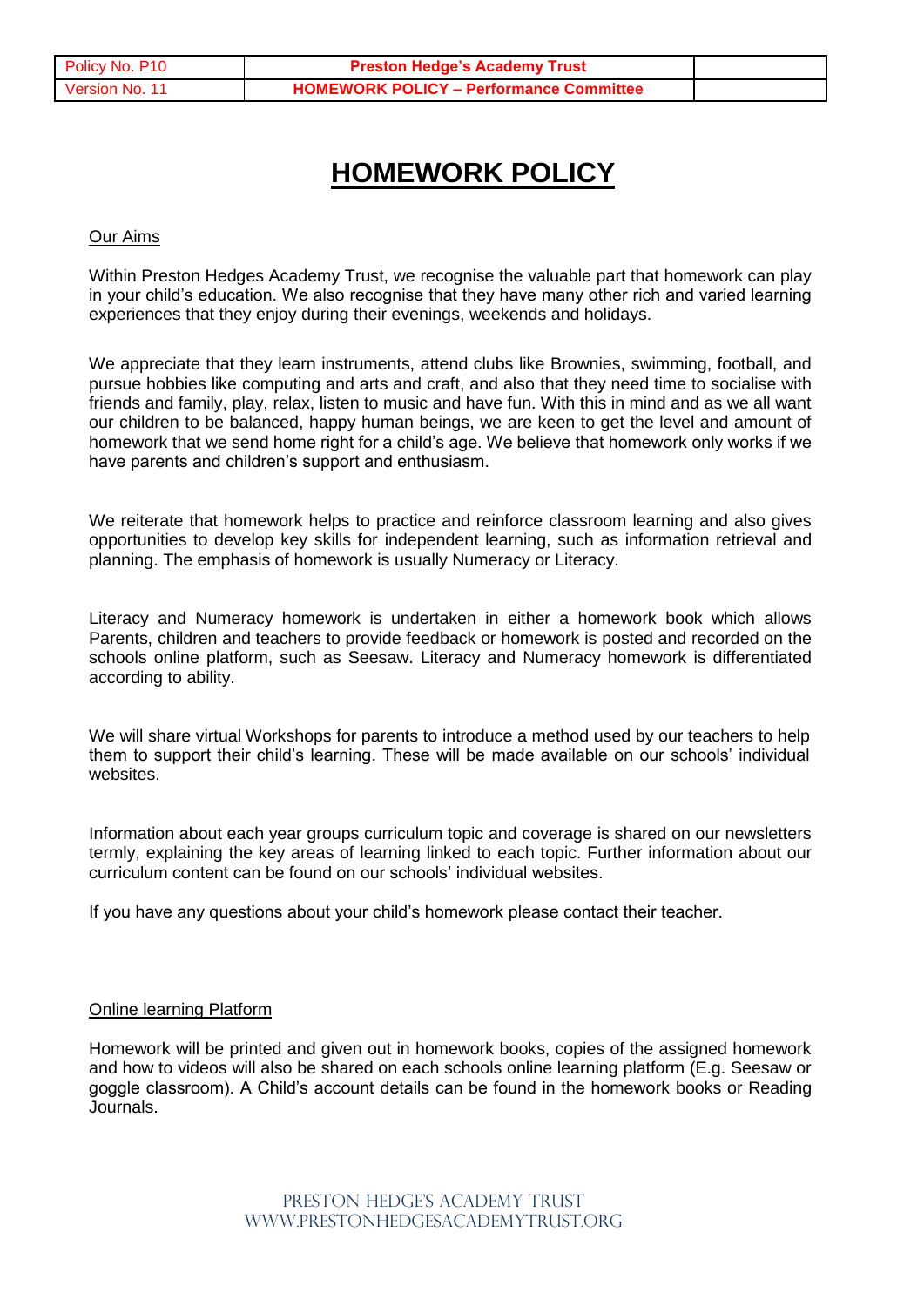| Policy No. P10        | <b>Preston Hedge's Academy Trust</b>           |  |
|-----------------------|------------------------------------------------|--|
| <b>Version No. 11</b> | <b>HOMEWORK POLICY - Performance Committee</b> |  |

#### Home learning

In the event of a bubble closure or a lock down, learning will continue via the online learning platform, with daily lessons uploaded. Lessons will consist of a teacher video, followed by an assigned task. Teachers may assign additional task linked to lessons, reading projects or Times tables rock stars challenges during lockdown. The online learning Platforms used may vary between Seesaw, Google classroom or Zoom– depending on the school.

#### Individual School Policies

Individual School Homework Policies can be found on each of our school websites.

#### **Homework at Parklands Primary**

Each Year group will have homework set which is appropriate to their learning. Timings of homework can vary, generally reading, spelling and times tables are expected to happen daily. Literacy and Numeracy based tasks are generally weekly.

#### **Foundation Stage:**

Reading & Phonics – children will be given a reading scheme book at an appropriate stage within the Autumn term. Children may also take a reading for pleasure book that they can share at home. They will also be given relevant phonics resources based on their current phase of phonics.

#### **Year 1:**

Reading – children have a book from the reading scheme to read at home with parents. Children will also have a reading for pleasure book from the school Library. Spellings linked to phonics on a weekly basis from Autumn term 2.

#### **Year 2**

Weekly rotation of English/SPAG and Maths

Weekly Spelling investigation

Frequent reading at home of a school reading scheme book with parents as well as an additional reading for pleasure library book.

# **Year 3**

Weekly rotation of English/SPAG and Maths Weekly spelling investigation Independent and frequent reading at home of a school reading scheme book as well as an additional reading for pleasure library book. Times tables rock stars challenges.

# **Year 4**

Weekly Maths

English homework on a 2 weekly cycle involving a SPAG homework Independent and frequent reading at home of a school reading scheme book as well as an additional reading for pleasure library book. Times tables rock stars challenges.